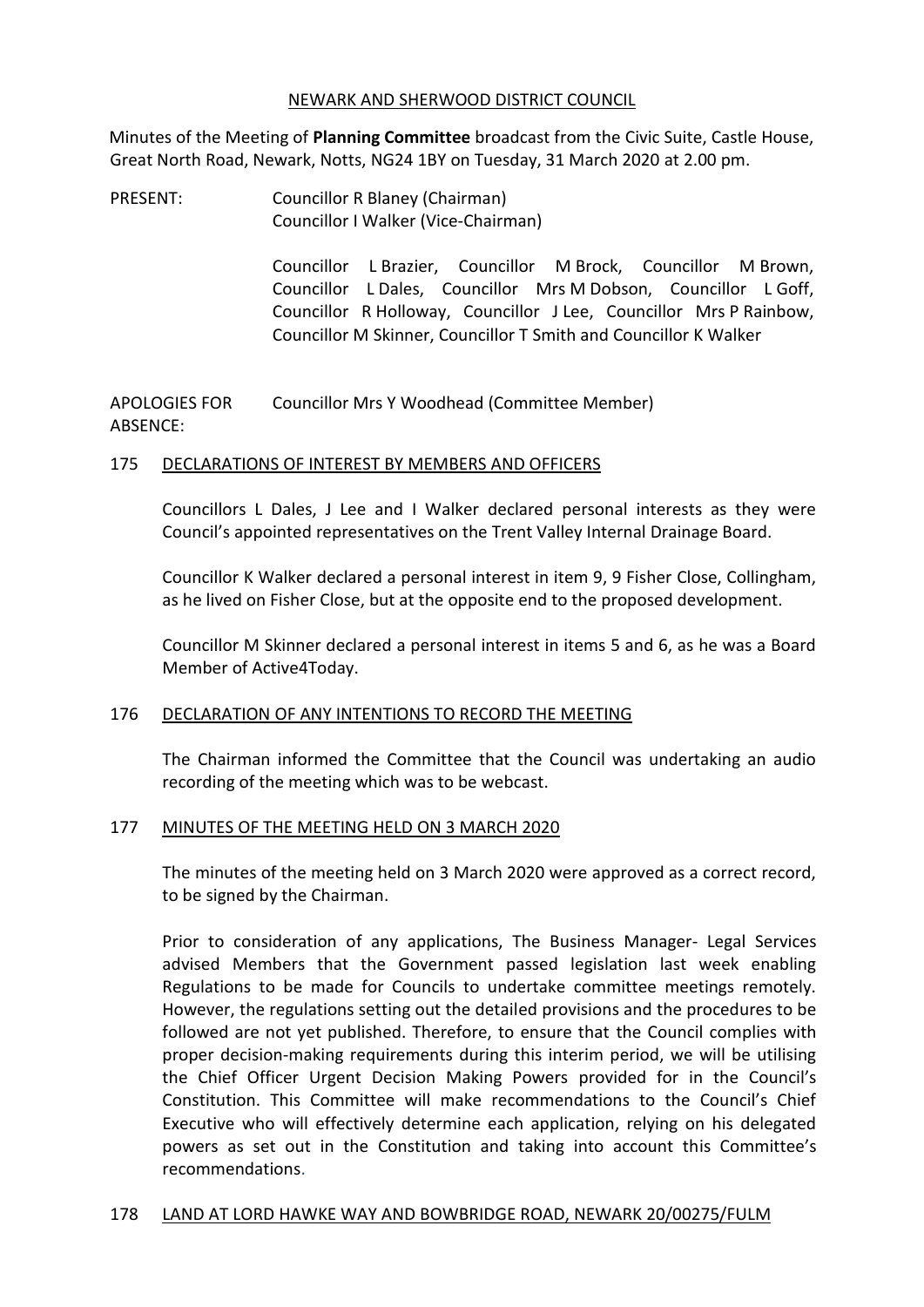The Committee considered the report of the Business Manager – Planning Development, which sought the construction Residential development for 87 dwellings and associated works which had been previously considered by the Committee at its meeting on 4 February 2020 (resubmission of 19/01790/FULM). The current application was a re-submission of the previously refused scheme in an attempt to overcome the reason for refusal.

A schedule of communication was tabled at the meeting which detailed correspondence received after the Agenda was published from Newark and Sherwood District Council Conservation Officer, Newark Town Council and the agent.

Members considered the presentation from the Business Manager- Planning Development, which included photographs and plans of the proposed development. In discussion, some Members still felt that the application before them did not sufficiently address their grounds for refusal regarding on-site parking, and maintained concerns regarding traffic congestion in the area, over intensification of the site and loss of green space which they felt was particularly relevant in the current climate. Members accepted that they were not able to raise further reasons for refusal, as the application had been previously considered, however, they maintained their reason for refusal due to on-site parking.

AGREED (9 for, 5 against) to recommend to the Chief Executive, that contrary to Officer recommendation planning permission be refused on the grounds that previous objection relating to car parking has not been adequately addressed.

Despite the changes made since the previously refused scheme, the proposal would still fail to provide adequate off street parking to facilitate the development which in turn would lead to on street parking to the detriment of the safety and operation of the highways network. The proposal is therefore contrary to Spatial Policy 7 and Core Policy 9 of the Core Strategy as well as Policy DM5 of the Allocations and Development Management DPD and the NPPF which forms a material planning consideration.

| Councillor  | <b>Vote</b> |
|-------------|-------------|
| R. Blaney   | Against     |
| L. Brazier  | For         |
| M. Brock    | Against     |
| M. Brown    | For         |
| L. Dales    | For         |
| M. Dobson   | For         |
| L. Goff     | For         |
| R. Holloway | Against     |
| J. Lee      | For         |
| P. Rainbow  | Against     |

In accordance with paragraph 12.5 of the Planning Protocol, as the motion was against officer recommendation, a recorded vote was taken.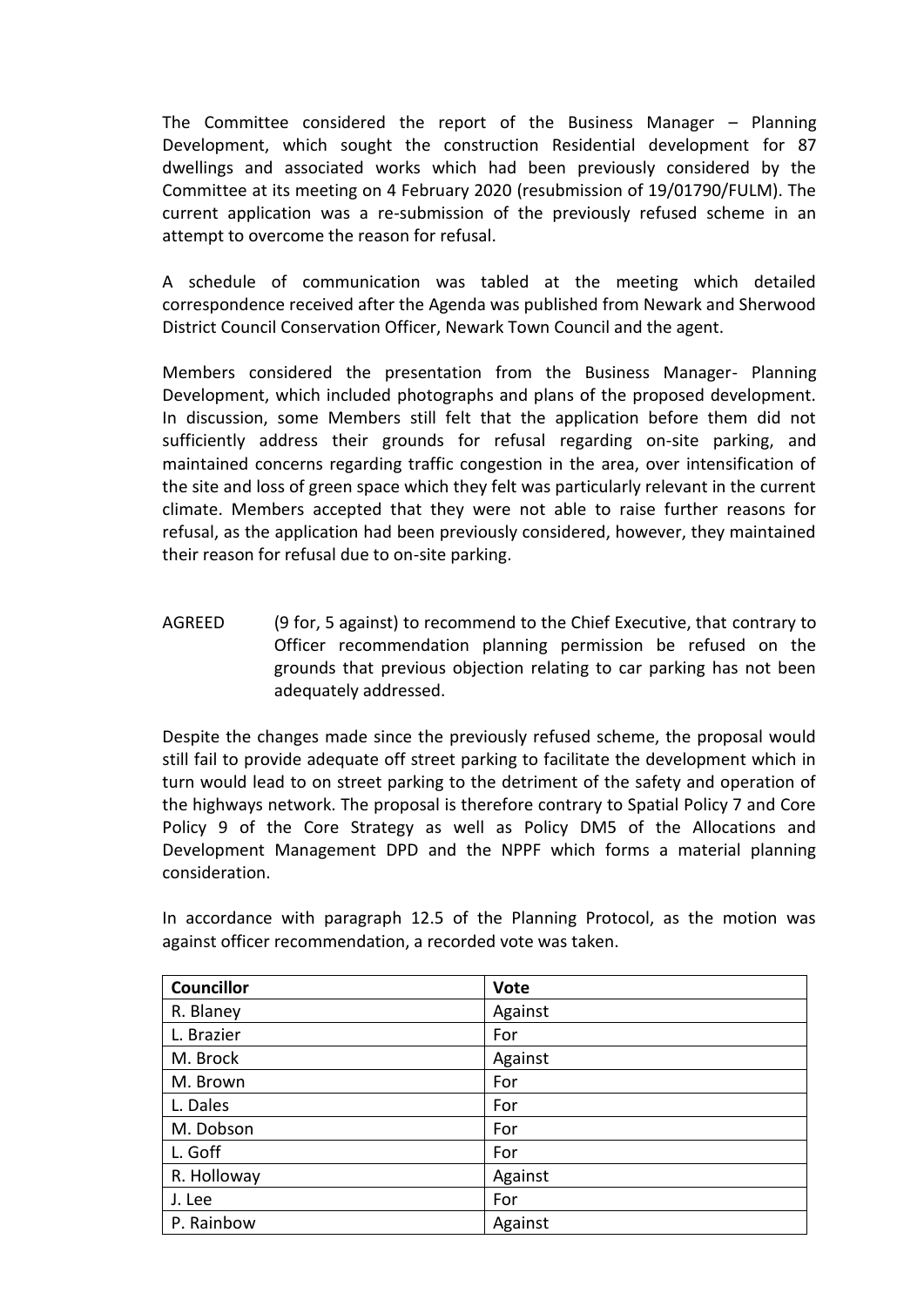| M. Skinner  | For     |
|-------------|---------|
| T. Smith    | For     |
| I. Walker   | Against |
| K. Walker   | For     |
| Y. Woodhead | Absent  |

## 179 COMMUNITY AND ACTIVITY VILLAGE, LORD HAWKE WAY; NEWARK ON TRENT, NG24 4FH 20/00339/S73M (MAJOR)

The Committee considered an application to vary condition 3 attached to 17/01693/FULM to allow changes to building, minor changes to elevations and other substitute information to accommodate additional wellbeing facilities and associated offices, and revised landscape design at the Community and activity Village, Lord Hawke Way, Newark.

A schedule of communication was tabled at the meeting which detailed correspondence received after the Agenda was published from Newark Town Council and NCC Highways. Members considered the report before them, and the presentation, from the Business Manager- Planning Development. The application was before the Committee as the District Council owned the land.

Members were in agreement that the activity village was very positive for the area, with a good design. Members agreed that the wording for Condition 013 should be amended to 'shall be controlled' rather than 'should be controlled' with regard to the security gate for the staff car park. The Business Manager- Planning Development confirmed that this would be amended.

AGREED (Unanimously) to recommend to the Chief Executive, that planning permission be approved in accordance with Officer recommendation with the conditions detailed in the report,subject to Condition 013 being amended to state 'shall be controlled' rather than 'should be controlled' with regard to the security gate for the staff car park.

#### 180 LAND AT OLLERTON ROAD, EDWINSTOWE 19/02159/FUL

The Committee considered an application for the development of one temporary construction access point off Ollerton Road, Edwinstowe. Members considered the report and presentation from the Senior Planning, Planning Development, including plans and photographs of the proposed site. In discussion, Members raised concerns around highways safety, as it was a busy road. It was also noted by Members that an alternative access route onto the site was already in place, and therefore they believed this application for an access was superfluous to requirement.

AGREED (Unanimously) to recommend to the Chief Executive, that Planning Permission be refused contrary to Officer recommendation on the grounds of highway safety and lack of need, given the width and adequacy of the existing access.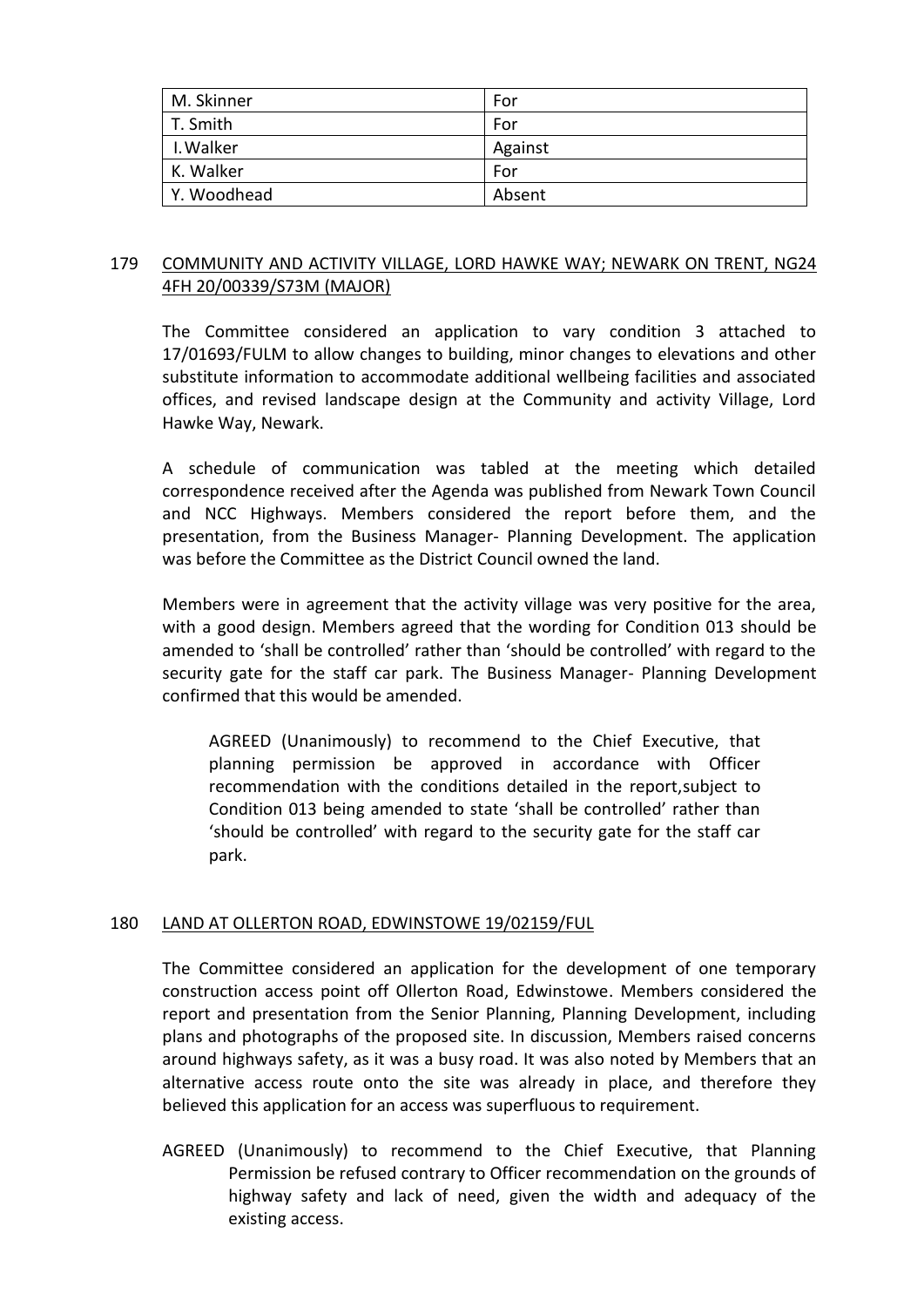In the opinion of the Local Planning Authority the proposed temporary construction access was considered likely to lead to conflicts between vehicles utilising it and other traffic using the highway, particularly given the speed of traffic along Ollerton Road. When considering this likely highway conflict and the lack of robust justification regarding the need for such a temporary construction access given the width and adequacy of the existing main access already in situ, it was considered that the application was unnecessary, harmful and contrary to Policies SP7 (Sustainable Transport), ShAP4 (Land at Thoresby Colliery) of the adopted Newark and Sherwood Amended Core Strategy (2019) and Policy DM5 (Design) of the Allocation and Development Management DPD, adopted 2013 which together form the relevant parts of the Development Plan.

## 181 LAND AT REAR 37 EASTHORPE, SOUTHWELL 20/00113/S73

The Committee considered an application to vary condition 02 to add extension to approved dwelling, attached to planning permission 17/01839/FUL and demolition of a shed and erection of 1 No. 4 bedroomed house, at 37 Easthorpe, Southwell. Members considered the report before them, and the presentation from the Business Manager- Planning Development. A Local Ward Member spoke in support of the application, stating that whilst the application was close to a conservation area, the plot for the development was not, and there were other properties within view with similar extensions.

Other members felt that the design was not appropriate, and also raised concerns around how the proposed development could negatively impact flooding in neighbouring properties.

AGREED (10 for, 2 against and 2 abstention) to recommend to the Chief Executive, that Planning Permission be refused, in accordance with Officer Recommendation, for the reasons set out in the report.

| <b>Councillor</b> | <b>Vote</b> |
|-------------------|-------------|
| R. Blaney         | For         |
| L. Brazier        | Abstain     |
| M. Brock          | For         |
| M. Brown          | Against     |
| L. Dales          | For         |
| M. Dobson         | For         |
| L. Goff           | For         |
| R. Holloway       | For         |
| J. Lee            | For         |
| P. Rainbow        | Against     |
| M. Skinner        | For         |
| T. Smith          | Abstain     |
| I. Walker         | For         |
| K. Walker         | For         |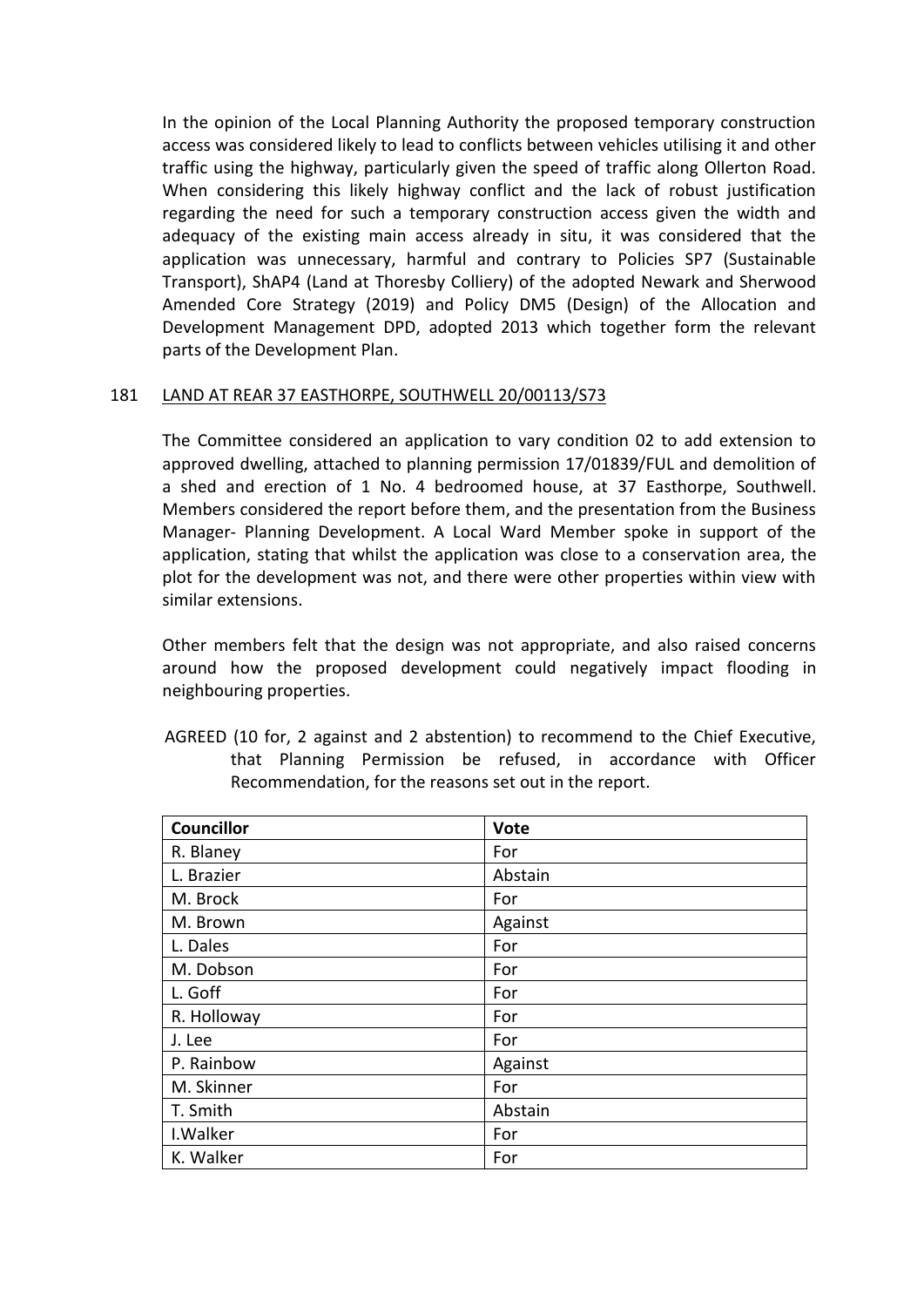#### 182 9 FISHER CLOSE, COLLINGHAM 19/02287/FUL

The Committee considered an application for a detached bungalow at 9 Fisher Close, Collingham. Members' attention was drawn to the schedule of communication that was tabled at the meeting which detailed correspondence received after the Agenda was published from Councillor Mrs Dales, Local Ward Member, and a letter from Collingham Parish Council against the application.

Members considered the report before them, and presentation from the Senior Planner, Planning Development, including plans and photographs. A Local Ward Member spoke raised objections to the application, due to the proposed size, design and orientation of the proposed development and detrimental effect on neighbouring properties and near-by community orchard. Members discussed the application, and considered deferral, to enable discussion with the applicant regarding design and orientation, however, on being put to the vote, this fell.

AGREED (11 For, 1 Against and 2 Abstentions) to recommend to the Chief Executive, that Planning Permission be refused, contrary to Officer recommendation on the grounds of its positioning and cramped appearance, uncomfortable relationship with host property, domination of parking to road frontage, all of which result in the proposal being out of character with the area and detrimental to the visual amenities of the streetscene

The proposed bungalow would, by reason of its positioning and its constrained layout on the site result in a cramped appearance; its positioning and proximity to the host property results in an uncomfortable and uncharacteristic relationship; and the resulting domination of car parking to the road frontage, results in a proposal that is out of character with the surrounding area and detrimental to the visual amenities of the streetscene.

In the opinion of the Local Planning Authority, the proposed development is thereby contrary to Core Policy 9 (Sustainable Design) of the Newark and Sherwood Amended Core Strategy (2019), Policy DM5 (Design) of the Allocation and Development Management DPD (2013) and the National Planning Policy Framework (2019), which is a material planning consideration.

| <b>Councillor</b> | <b>Vote</b> |
|-------------------|-------------|
| R. Blaney         | For         |
| L. Brazier        | For         |
| M. Brock          | For         |
| M. Brown          | For         |
| L. Dales          | For         |
| M. Dobson         | Abstain     |
| L. Goff           | Abstain     |
| R. Holloway       | For         |
| J. Lee            | For         |
| P. Rainbow        | For         |
| M. Skinner        | For         |
| T. Smith          | For         |
| I. Walker         | For         |